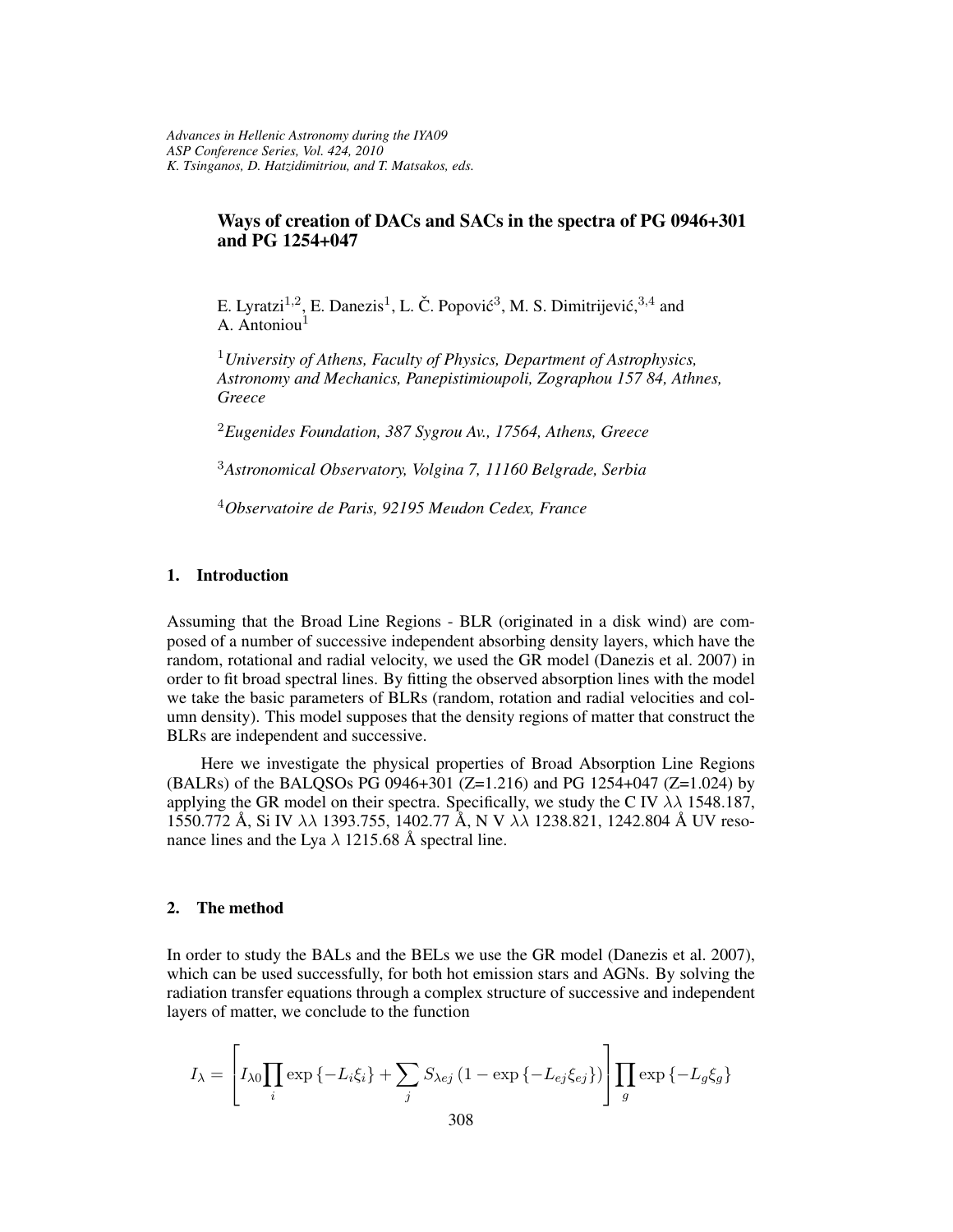for the line profile, which is able to give the best fit for the main spectral line and its Satellite Components at the same time.

In the GR line function, in the case of a number of independent and successive absorbing or emitting density layers of matter the final profile that is produced by a group of absorption lines is given by the product of the line functions of each component.

An idea of our scientific group is to examine the form of GR line function if the density regions of matter that produce the satellite absorption or emission components are independent but not successive. In this case the GR line Function has the fowling form  $I_\lambda = I_{\lambda 0} {\sum}$  $\sum\limits_i \exp \left\{ -L_i \xi_i \right\} + \sum\limits_j S_{\lambda e j} \left( 1 - \exp \left\{ -L_{e j} \xi_{e j} \right\} \right)$ 

# **3. Results - Conclusions**

We found that the peculiar profiles of the studies lines are created by a number of Satellite Absorption Components (SACs). An exceptional phenomenon is that the C IV doublet of PG 0946+301 is one of the very few lines presenting clearly Discrete Absorption Components (DACs), in the case of quasars. Finally, we calculated some kinematical parameters such as the apparent radial and rotational velocities of the regions that create the studied lines, the random velocities of the ions and the total absorbed energy of the same regions.

In both cases of PG 0946+301 and PG 1254+047 we observe that the mean values of all the kinematic parameters and the absorbed energy do not change depending on the applied method (successive and not successive layers of matter). In Fig. 1 we present, as an example, the values of the rotational and radial velocities of the regions which create the Lya, Si IV, C IV and N V spectral lines of PG 0946+301 and the random velocities of the ions and the values of the total absorbed energy of the same regions, calculated in the cases that the independent density regions of matter producing the absorption or emission satellite components are successive (black circles) or not (white circles).

#### **References**

Danezis, E., Nikolaidis, D., Lyratzi, E., Popović, L. Č., Dimitrijević, M. S., Antoniou, A. & Theodossiou, E. 2007, PASJ, 59, 827